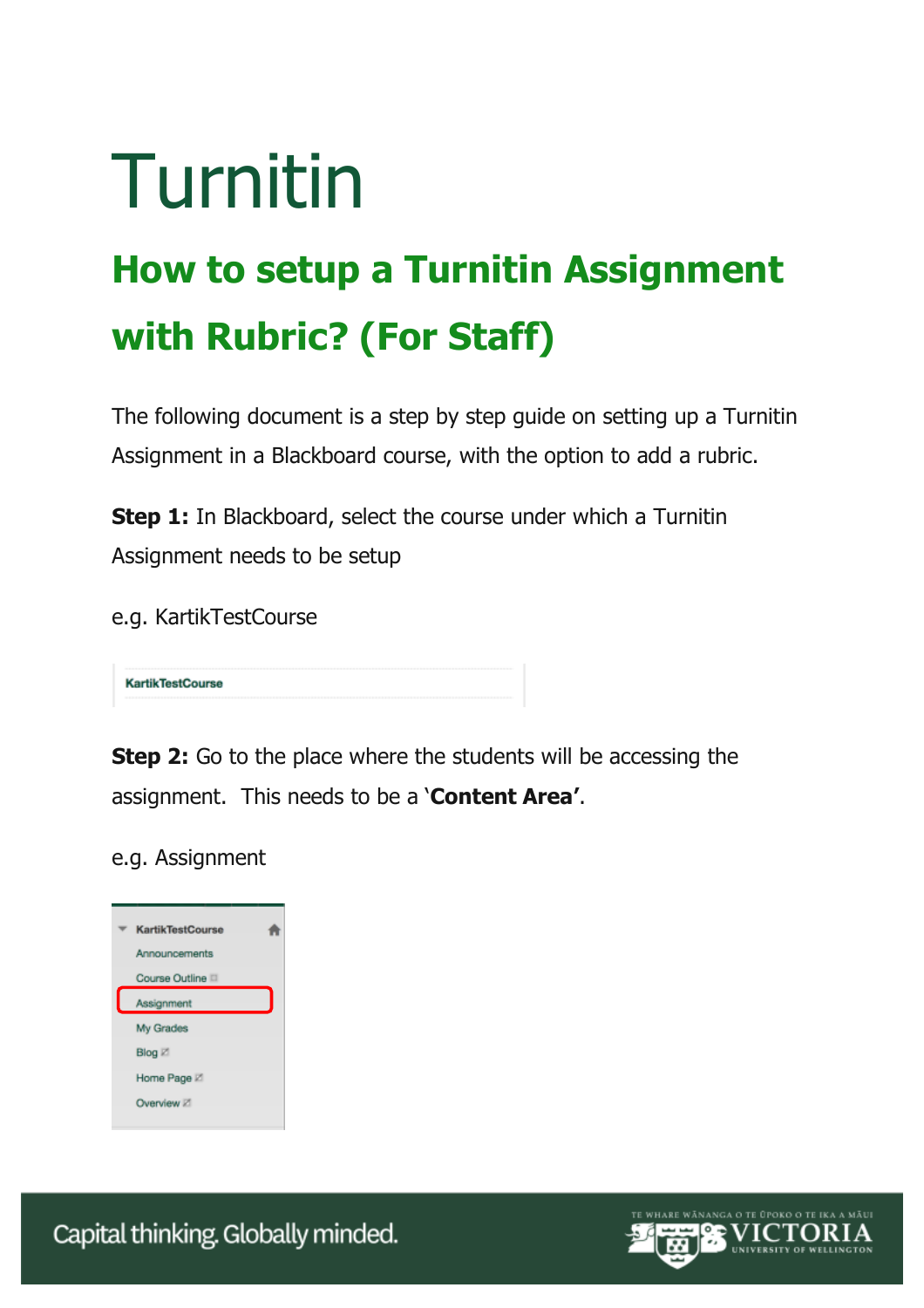**Step 3:** In the '**Assessments**' menu, select '**Turnitin Assignment**'

| <b>Assignment</b> ©    |                            |              |                   |  |
|------------------------|----------------------------|--------------|-------------------|--|
| <b>Build Content v</b> | Assessments v              | Tools $\sim$ | Partner Content ~ |  |
| KartikTe               | Test                       | la           |                   |  |
| >> View/C              | Survey<br>Assignment       |              |                   |  |
|                        | Self and Peer Assessment   |              |                   |  |
|                        | <b>Turnitin Assignment</b> |              |                   |  |

**Step 4:** If you have not yet set up any Turnitin assignments in this course, go to step 5. If you have already set up an assignment (or copied one from last year), you'll need to select the type of assignment. Choose '**Paper Assignment**' and click '**Next Step**'

| turnitin $\bigcup$                                 |                                         | English v   Suggestions   12 He<br>Messages                                                                                                                         |
|----------------------------------------------------|-----------------------------------------|---------------------------------------------------------------------------------------------------------------------------------------------------------------------|
| About this page<br>assignment type can be created. | Select your assignment type             | This is the first step in creating an assignment. Use the radio buttons to select an assignment type. Please note a paper assignment must exist before any other    |
|                                                    |                                         |                                                                                                                                                                     |
|                                                    | Paper Assignment<br>PeerMark Assignment | Paper Assignment<br>Paper Assignment - The paper assignment type is the base<br>assignment for all other assignments types (PeerMark, Revision,<br>and Reflection). |
|                                                    |                                         | When creating a paper assignment there are three dates that                                                                                                         |

Capital thinking. Globally minded.

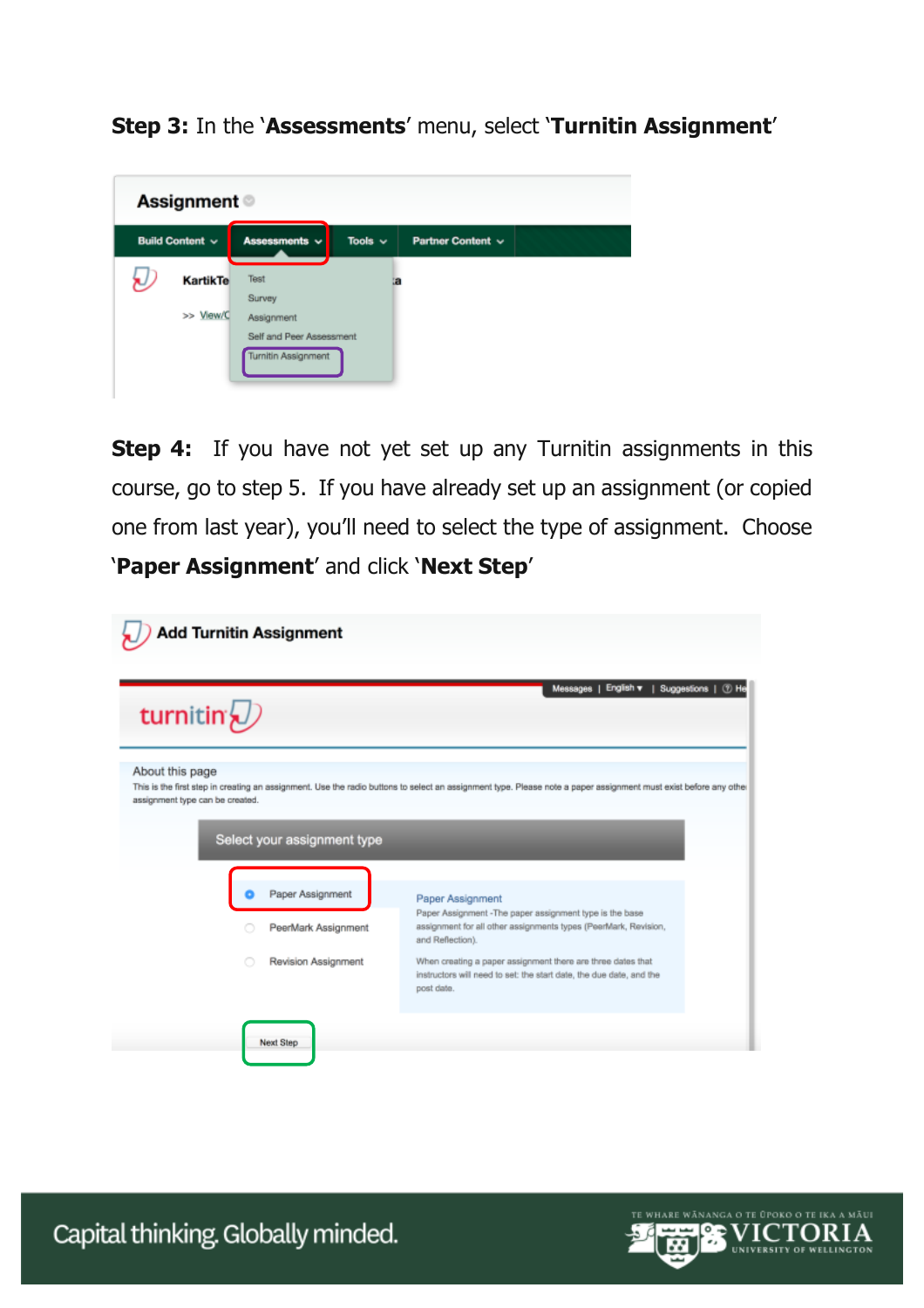**Step 5:** Put in the details for the assignment.



- **Assignment title:** Put in whatever you're using for the name of the assignment.
- **File type setting:** This is set by default to Allow only file types that Turnitin can check for originality. Leave that as is.
- **Start date:** Set this to the date you want students to be able to access the assignment (or leave as today's date)
- **Due date:** Put in your due date. You can set whether or not students can submit after this elsewhere.
- **Post date:** The date at which students will be able see your feedback, if you use Turnitin's in-built feedback studio

(https://guides.turnitin.com/01 Manuals and Guides/Instructor Guides/ Feedback Studio)

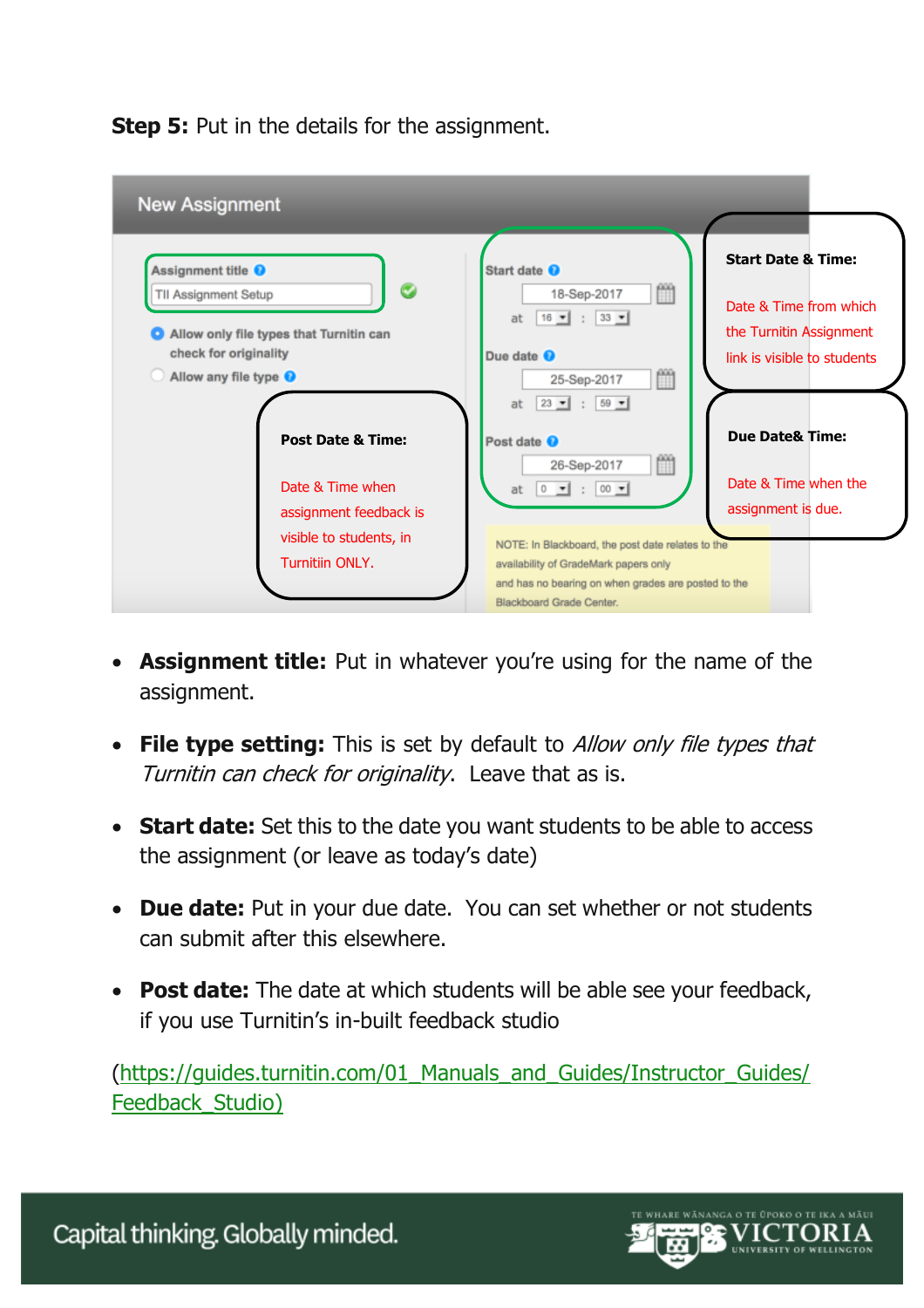**Step 6:** When you scroll down further you will see 'Optional Settings'

PLEASE click on '+' sign to see 'ALL' Settings



**Step 7:** Enter important details which you would like to communicate about the assignment to your students under 'Enter special instructions'



**Step 8:** Select the most relevant option for the following;



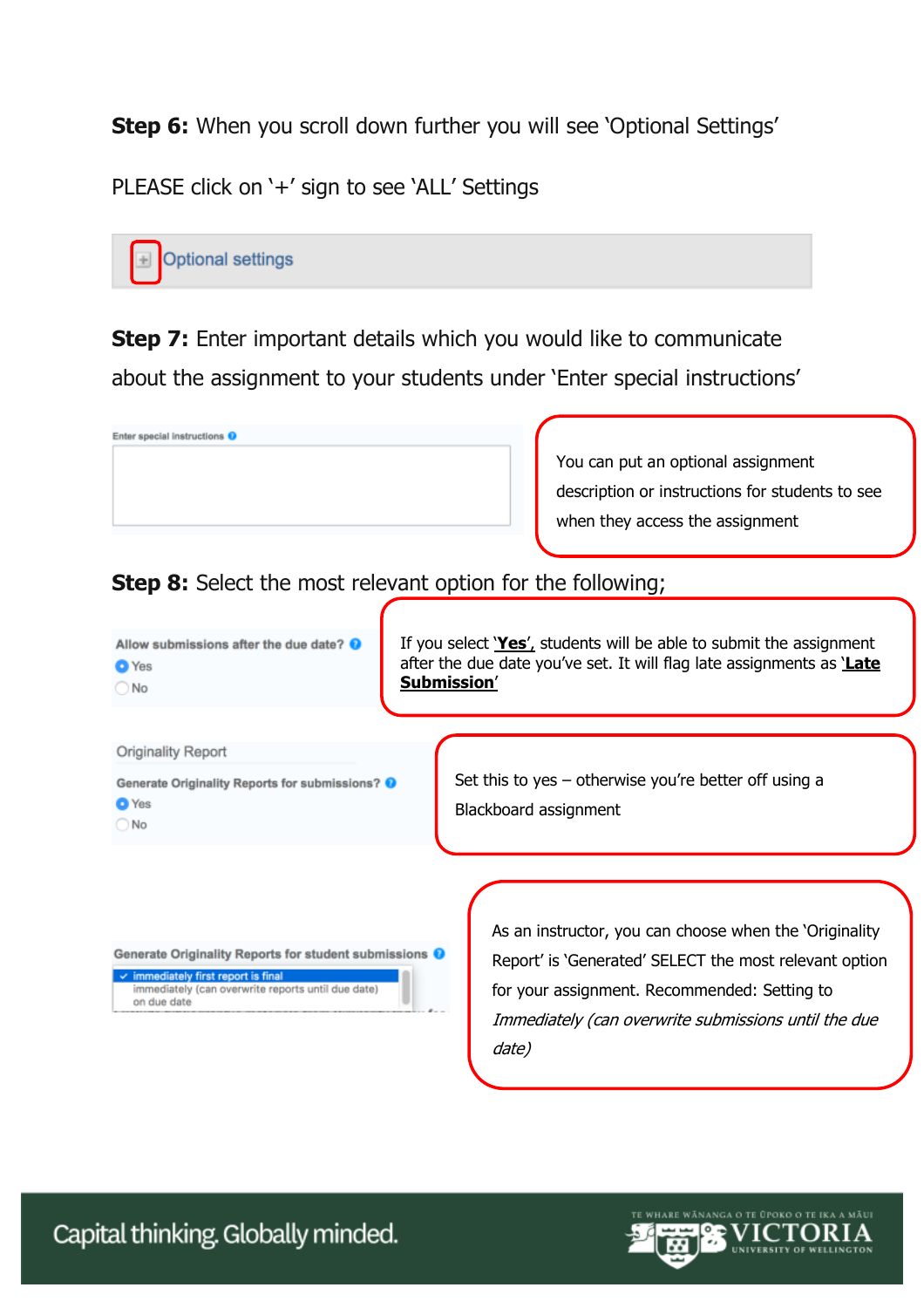Exclude bibliographic materials from Similarity Index for all papers in this assignment? O ○ Yes  $\bullet$  No

This will automatically exclude anything the software thinks is a reference. Recommended: Setting to **no** so you don't

Exclude quoted materials from Similarity Index for all papers in this assignment? @  $\bigcap$  Yes **O** No

This will automatically exclude anything the software thinks is a quote.

Recommended: Setting to no so you don't

Exclude small sources? 0

|   | Set source exclusion threshold:* |   |       |
|---|----------------------------------|---|-------|
| o | <b>Word Count:</b>               | ٥ | words |
|   | Percentage:                      | 0 |       |

This will automatically exclude anything that is only slightly similar (e.g. a small number of words). Recommended: Setting to no so you don't miss anything important.

Allow students to see Originality Reports? <sup>O</sup>

**O**Yes

**O** Yes  $\bigcirc$  No

 $\bigcap$  No

Reveal grades to students only on post date?

**O** Yes

 $\bigcap$  No



Choose if you would like to students to see the 'Similarity Report'. Recommended: Set this to yes, so that students are able to learn from looking at their reports.

If you set this to '**no**', the Grade Centre column will be hidden from students until you're ready.

Leave set to *standard paper repository*. This adds the submissions into Turnitin's database, so that future assignments can be checked against them.

These are what the assignments will be checked against. Leave all ticked.

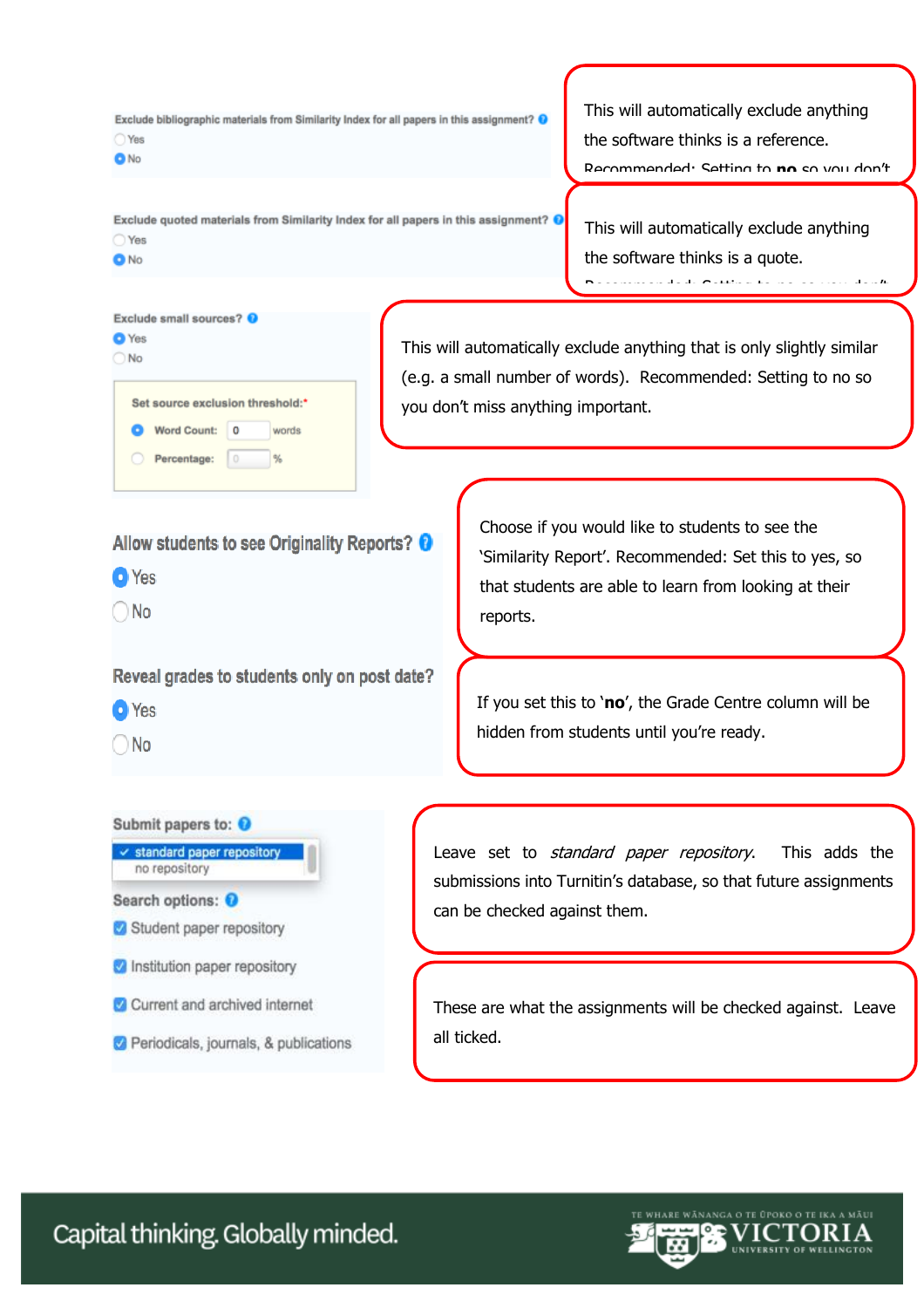## **Step 9:** Attaching a Rubric to your Turnitin Assignment

You can use a rubric to provide **qualitative** feedback to your students. At present, it's not really possible to use a quantitative rubric in Turnitin due to limitations with the Blackboard/Turnitin integration. Setting up a rubric has a few quirks and specific requirements at present that are best to go though in person. Please contact your Learning & Teaching Technology Specialist (CAT) for further support.

## [https://www.victoria.ac.nz/its/about/learning-and-research-technology](https://www.victoria.ac.nz/its/about/learning-and-research-technology-team)[team](https://www.victoria.ac.nz/its/about/learning-and-research-technology-team)

You can attach a rubric to your assignment in the 'GradeMark' section of your 'Optional Settings' as shown below.



To use a pre-existing Rubric, select the appropriate rubric from the dropdown menu (shown in Purple).

In the above section of 'GradeMark' you can click on 'Launch Rubric/Form Manager' (shown in green) to create, modify existing and or import a Rubric).